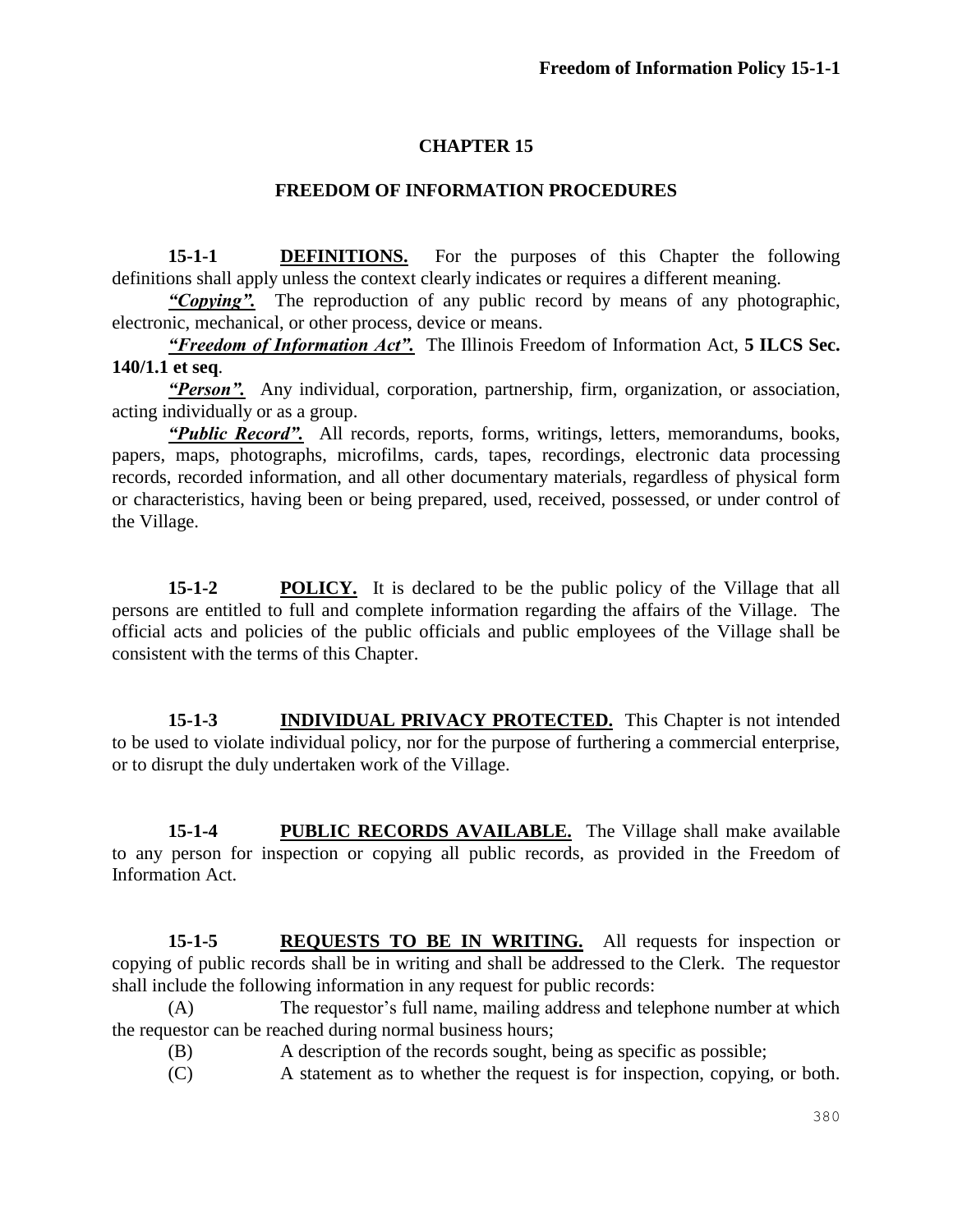The Clerk shall make available a form for use by requestors; however, no request shall be denied for failure to use the form.

### **15-1-6 FEES.**

(A) The Village hereby establishes and shall charge fees reasonably calculated to reimburse its actual cost for reproducing and certifying public records and for the use, by any person, of the equipment of the Village to copy records. Such fees exclude the costs of any search for and review of the record, and shall not exceed the actual cost of reproduction and certification, unless otherwise provided by state statute. The charge for copying shall be **Ten Cents (\$0.10)** per page for photocopies, **Four Cents (\$0.04)** per page for computer printouts, and **Two Dollars Fifty Cents (\$2.50)** per audio tape. In the event materials must be reproduced by copy services or by the Village Engineer (e.g., large plan sheets), the requestor shall be responsible for the actual charges.

(B) Documents shall be furnished without charge or at a reduced charge where the Village determines that waiver or reduction of the fee is in the public interest because furnishing information can be considered as primarily benefiting the general public. Waiver or reduction of the fee is in the public interest if the principal purpose of the request is to access and disseminate information regarding the health, safety and welfare or the legal rights of the general public and is not for the principal purpose of personal or commercial benefit. In setting the amount of the waiver or reduction, the Village may take into consideration the amount of materials requested and the cost of copying them.

**15-1-7 TIME LIMIT FOR COMPLIANCE WITH REQUEST.** The Village shall either comply with or deny a request for public records within **seven (7) working days** after its receipt. Denials shall be in writing and in accordance with **Section 15-1-11**.

#### **15-1-8 EXTENSION OF TIME LIMIT; NOTICE.**

(A) The time limit prescribed in **Section 15-1-7** may be extended in each case for not more than **seven (7)** additional working days for any of the following reasons:

- (1) The requested records are stored in whole or in part at other locations other than the office having charge of the requested records.
- (2) The request requires the collection of a substantial number of specified records.
- (3) The request is couched in categorical terms and requires an extensive search for the records responsive to it.
- (4) The requested records require examination and evaluation by personnel having the necessary competence and discretion to determine if they are exempt from disclosure under the terms of the Illinois Freedom of Information Act or should be revealed only with appropriate deletion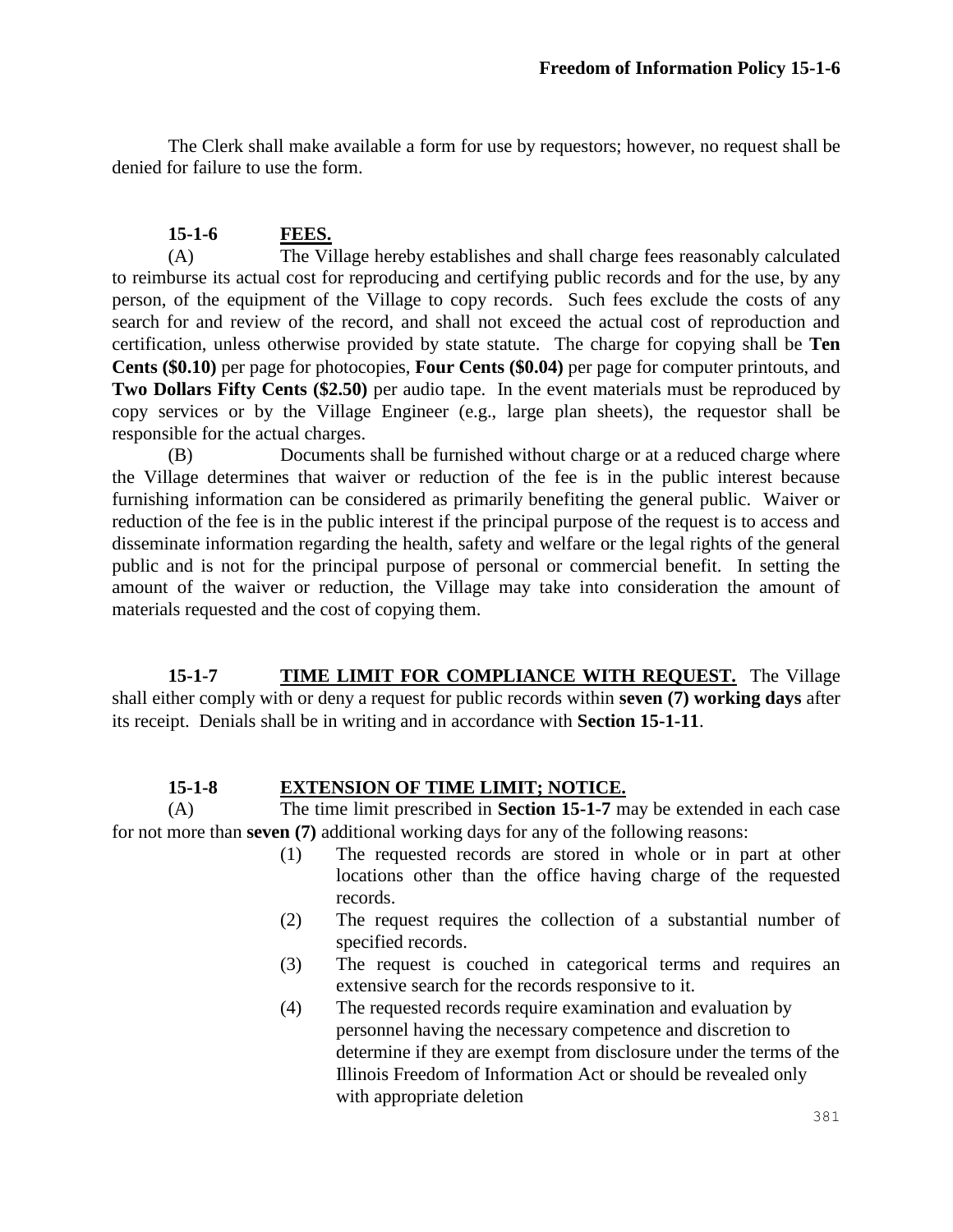- (5) The request for records cannot be complied with by the Village within the time limits prescribed by the foregoing paragraph without unduly burdening or interfering with the Village.
- (6) **The requested records have not been located in the course of routine search and additional efforts are being made to locate them.**
- (7) There is a need for consultation, which shall be conducted with all practicable speed, with another public body or among **two (2)** or more components of a public body having a substantial interest in the determination or in the subject matter of the request.

(B) When additional time is required for any of the above reasons, the Clerk shall notify the person making the request, by letter, within the time limits specified in this Section, of the reasons for the delay and the date by which the records will be made available or denial will be forthcoming. In no instance may the delay in processing last longer than **seven (7) working days**. A failure to render a decision within **seven (7) working days** shall be considered a denial of the request.

## **15-1-9 UNDULY BURDENSOME REQUEST.**

(A) Requests calling for all records falling within a category shall be complied with unless compliance with the request would be unduly burdensome for the Village, there is no method of narrowing the request, and the burden on the Village strongly outweighs the public interest in the information. If the Village responds to a categorical request by stating that compliance would unduly burden its operation, it shall do so in a writing signed by the Clerk specifying the reasons why it would be unduly burdensome and the extent to which compliance will so burden the operation of the Village.

(B) After receipt of this response in writing, the person making the request shall have an opportunity to reduce the request to manageable proportions. If the person making the request fails to reduce the request to manageable proportions, the response of the Village shall be treated as a denial of the request information.

## **15-1-10 CERTAIN INFORMATION EXEMPT FROM INSPECTION AND**

**COPYING.** Information exempted by **5 ILCS Sec. 140/7** of the Freedom of Information Act shall be exempt from inspection and copying. If a record contains both exempt and nonexempt information, the exempt information shall be deleted and the remainder of the record made available for inspection and copying.

## **15-1-11 NOTICE OF DENIAL OF REQUEST; APPEALS.**

(A) The Clerk, when denying a request for public record, shall notify the requestor, by letter, of the decision to deny the information, and the reason for the denial. Each notice of denial by the Clerk shall inform the person of his or her right to appeal to the Village President in accordance with **5 ILCS Sec. 140/10** of the Freedom of Information Act.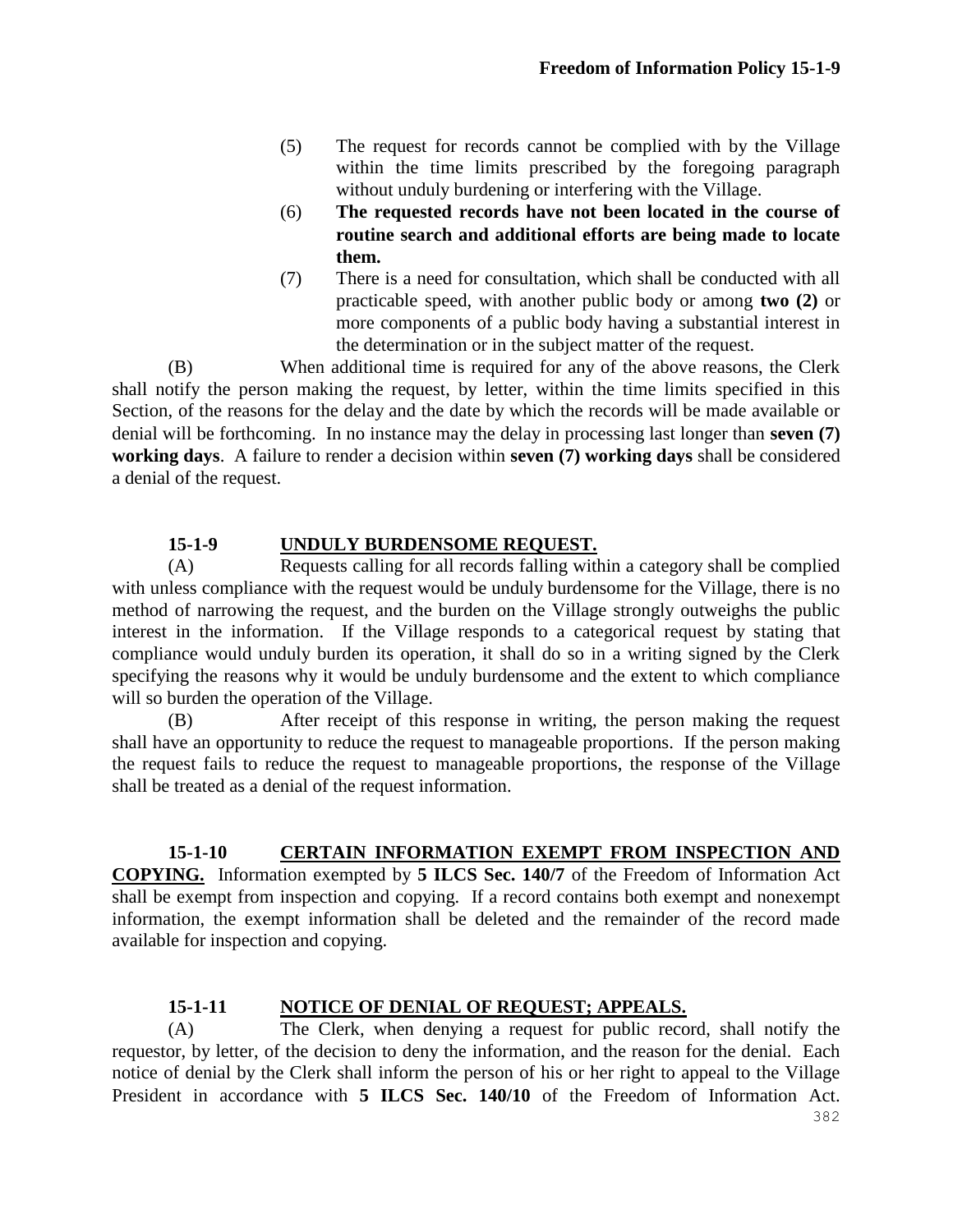When a request is denied on the grounds that the records are exempt under the provisions of this Chapter, the notice of denial shall specify the exemption claimed to authorize the denial and briefly explain how the exemption applies to the specified records withheld.

(B) A requestor may appeal a denial of a request for public records to the Village President. All appeals shall be in writing, shall be addressed to the Village President in an envelope clearly marked "FOIA APPEAL", and shall include a copy of the original request, a copy of the denial or a statement that the Village failed to respond within **seven (7) working days**; and a written statement setting forth the reasons the requestor believes the appeal should be granted.

(C) The Village President shall respond in writing to an appeal within **seven (7) working days** of receipt thereof. Failure to respond shall be considered a denial of the appeal. If the Village President denies an appeal in whole or in part, the requestor shall be informed of his or her rights to judicial review under **5 ILCS Sec. 140/11** of the Freedom of Information Act.

**15-1-12 GRANTING OF REQUEST; PROCEDURE FOR INSPECTION.**  When a freedom of information request is granted, the documents will be made available for inspection at the Village Hall during regular business hours. Copies shall be made upon request as set forth in **Section 15-1-6**.

**15-1-13 WRITTEN REQUEST NOT REQUIRED FOR CERTAIN DOCUMENTS.** The following documents shall be made available for inspection and copying without a written request; however, the requestor shall contact the Clerk or Deputy Clerk in advance to set a mutually convenient time. These documents, if copied, shall be subject to the copying fee set forth in **Section 15-1-6**.

- (A) Ordinances and written resolutions.
- (B) The journal of the Village Board, not including executive session minutes.

(C) Any personnel code, building code, other technical code, or any other regulation of the Village adopted by the Village, whether by ordinance, resolution or otherwise.

# **15-1-14 DISSEMINATION OF INFORMATION ABOUT PUBLIC BODIES.**

The Village shall prominently display at the Village Hall, make available for inspection and copying without charge, and shall send through the mail if requested, each of the following:

(A) A brief description of itself, which will include, but not be limited to a short summary of its purpose, a block diagram giving its functional subdivisions, the total amount of its operating budget, the number and location of all of its separate offices, the approximate number of full and part-time employees, and the identification and membership of